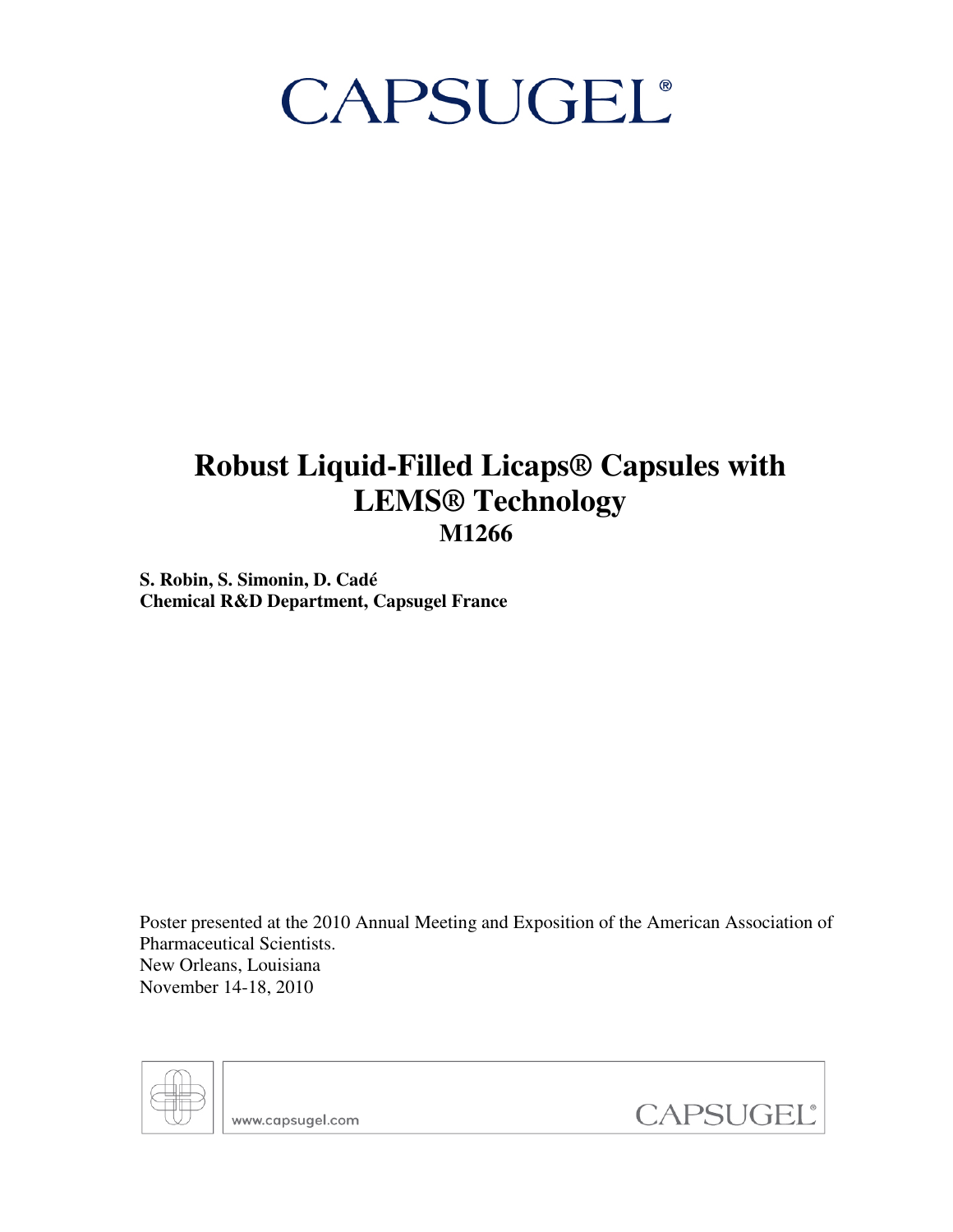# CAPSUGEL®

### **PURPOSE**

The work presented hereafter documents that the combination of new generation of Licaps® hard gelatin capsules and optimization of  $LEMS@$  sealing equipment<sup>[1]</sup> improves significantly mechanical resistance over time of filled and sealed capsules.



#### **Photo 1: LEMS70® machine**

Licaps® hard gelatin capsule is proposed in different sizes, colors, and from different gelatin origins (porcine, bovine, fish) for more than 15 years. In order to improve the seal zone coverage and to optimize sealed capsule elasticity, Capsugel improved the design of capsule shell<sup>[2]</sup> as presented in Photo 2.

The purpose of this study is to demonstrate the robustness of liquid-filled improved Licaps ® capsules sealed with Capsugel sealing technology and their suitability for transportation, storage and deblistering.



**Photo 2: Licaps® New Design capsule natural transparent in closed position on the left, filled and sealed on the right.** 

### **METHODS**

#### **Product description**

The natural transparent capsules considered are Licaps® capsules natural transparent and white opaque size #0, filled with various products: medium chain triglyceride (25- 35cP), peanut oil (50-60cP), diluted lecithin (200-250cP), poloxamer mixture (>5,000cP) and sealed with LEMS®70 technology.

#### **Testing protocol**

Part 1: A design of experiments was performed using two factors at two levels: capsule color (natural transparent and white opaque) and filling conditions (22°C versus 60°C) to detect effect of sealing process on capsule robustness.

Part 2: Capsules from various gelatin origins and commercial productions were selected randomly, stored in room conditions and submitted to testing for 20 months



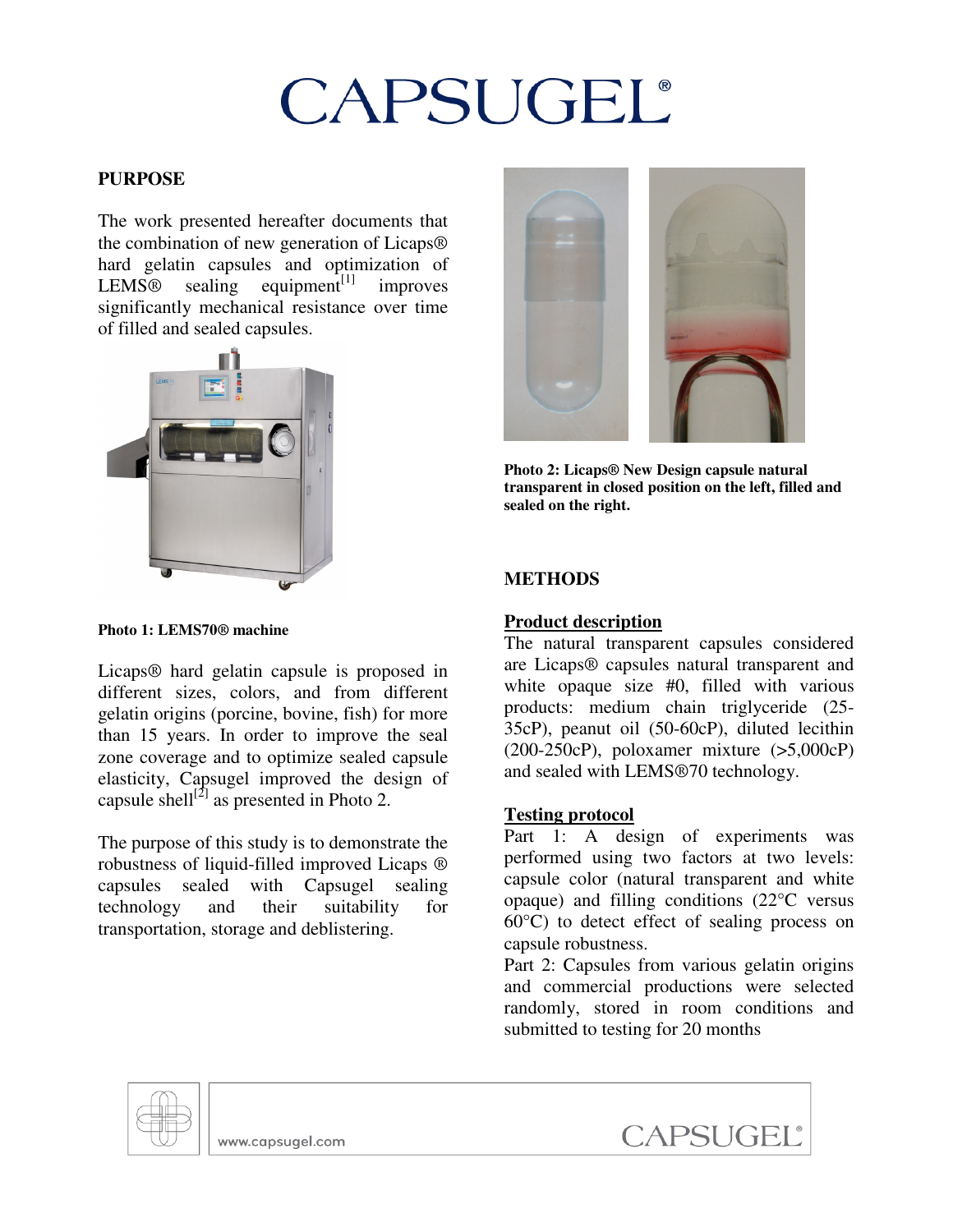#### **Measurement of mechanical resistance**

During the stability study, capsules are submitted to:

**Compression (Photo 3):** 20 capsules are crushed between two disks; force at break is measured as well as water content in shell. Values of interest are: force at break average in Newtons and the ratio of capsules that breaks below 65N in percent, i.e. weak capsules which could be at risk for deblistering.

**Tube test (Photo 3):** 50 capsules are submitted each to the free fall of 50g from 8cm high. Result is expressed as the percentage of broken capsules.

**Drop test (Photo 3):** 50 capsules are packed in HDPE bottle and submitted to free fall from 1 meter high five times. Result is expressed as the percentage of broken capsules.

**Deblistering test**: 20 capsules are packed in PVC blister and submitted to manual deblistering. Result is expressed as the percentage of broken capsules.



**Photo 3: compression test (a), tube test (b) and drop test (c).** 

#### **RESULTS**

Part 1: The overall results are consistent between repeats (Fig.1). Whatever the sealing conditions and the capsule color, capsules are robust: we do not detect any weak capsule below 65N and force at break average equals or is greater than 200N.

The significant factor detected by compression is capsule color: natural transparent capsules are more robust than opaque capsules.



**Fig. 1: Main effect detected in Design of Experiment is capsule color.** 

As predicted by compression test, we did not detect any broken capsule at de-blistering (Table 1). We confirmed also the robustness of gelatin capsules at tube test and drop test: capsules will be stored and transported without damage, except for the swedish orange opaque capsules which are less robust due to the large quantity of pigments in shell.



Robust Liquid-Filled Licaps® Capsules with LEMS® Technology - AAPS 2010 - M1266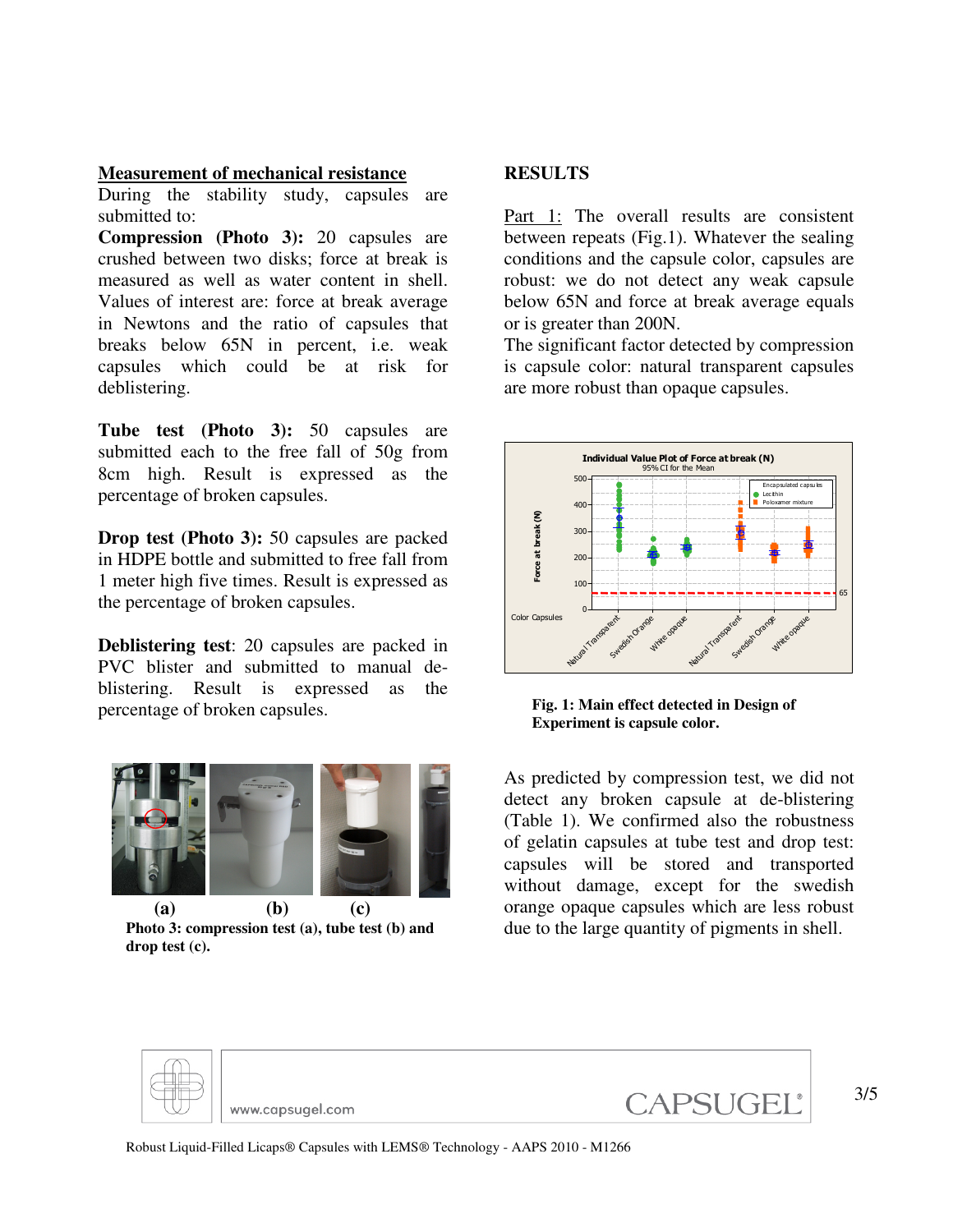| <b>Color capsules</b>                          | <b>Natural</b><br><b>Transparent</b> | <b>White</b><br>opaque | Swedish<br>Orange | <b>Natural</b><br><b>Transparent</b> | <b>White</b><br>opaque | <b>Swedish</b><br>Orange |
|------------------------------------------------|--------------------------------------|------------------------|-------------------|--------------------------------------|------------------------|--------------------------|
| Product encapsulated                           | Lecithin                             |                        |                   | Poloxamer mixture                    |                        |                          |
| Compression                                    | $359 + 681$                          | $241 + 1.15$           | $212 + 23$        | $298 + 53$                           | $250 + 32$             | $220 + 18$               |
| <b>Tube Test</b><br><b>Broken capsules (%)</b> | 4%                                   | n%                     | 28%               | 0%                                   | n%                     | 10%                      |
| <b>Drop Test</b><br><b>Broken capsules (%)</b> | 2%                                   | 2%                     | 4%                | 2%                                   | 4%                     | 2%                       |
| <b>Blister</b><br>(% Broken caps)              | 0%                                   | 0%                     | 0%                | 0%                                   | 0%                     | 0%                       |
| LOD.                                           | 12.9                                 | 12.7                   | 12.5              | 13.3                                 | 13.1                   | 13.2                     |

**Table 1: Robustness of Licaps size 0 capsules stored at 22°C/50%RH for 3 months: filled at room temperature with fluid lecithin (200cP) and filled at 60°C with poloxamer mixture (>5,000cP)** 

Part 2: We confirmed that all capsules filled with various products and sealed with LEMS® technology are robust over time when stored in room conditions: 50%RH+/- 15% and  $22^{\circ}$ C +/-2 $^{\circ}$ C (Fig.2). Furthermore, we confirmed that transparent capsules are even more robust than opaque capsules.



**Fig. 2: Evolution of mechanical resistance of sealed capsules over time** 

The difference between opaque and transparent capsules is explained by the presence of pigments. All capsules tested exhibited stable robust performance (Table 2).

| <b>Color of capsules</b><br>New Design size #0 | <b>Product Encapsulated</b> | Ageing<br>(Months) | % Weak capsules<br>( <sub>65</sub> ) | LOD (%) |
|------------------------------------------------|-----------------------------|--------------------|--------------------------------------|---------|
| White opaque                                   | Fish oil & MCT 40cP         | 9M                 | n                                    | 13.0    |
| White opaque                                   | Fish oil & MCT 40cP         | 12M                | 0                                    | 13.0    |
| White opaque                                   | Fish oil & MCT 40cP         | 20M                | 0                                    | 12.8    |
| Natural transparent                            | Fish oil & MCT 40cP         | 9M                 | $\Omega$                             | 13.1    |
| Natural transparent                            | Fish oil & MCT 40cP         | 12M                | $\Omega$                             | 13.0    |
| Natural transparent                            | Fish oil & MCT 40cP         | 20M                | $\Omega$                             | 12.9    |
| Natural transparent                            | Fish oil & beeswax HOTFILL  | 9M                 | n                                    | 14.4    |
| Natural transparent                            | Fish oil & beeswax HOTFILL  | <b>12M</b>         | 0                                    | 13.4    |
| Natural transparent                            | Fish oil & beeswax HOTFILL  | 20M                | 0                                    | 13.1    |
| Natural transparent                            | MCT 25cP                    | 9M                 | $\Omega$                             | 12.8    |
| Natural transparent                            | MCT 25cP                    | 12M                | 0                                    | 13.0    |
| Natural transparent                            | MCT 25cP                    | 20M                | 0                                    | 12.8    |
| Red opaque                                     | MCT 25cP                    | <b>9M</b>          | $\Omega$                             | 12.3    |
| White opaque                                   | MCT 25cP                    | 9M                 | $\Omega$                             | 12.9    |

**Table 2: Confirmation of robustness after 20 months storage in the presence of various products of increasing viscosity at room temperature** 

#### **CONCLUSIONS**

The Capsugel LEMS®70 sealing machine produces robustly sealed Licaps® hard gelatin capsules filled with products of various viscosity from 25cP to solid, filled either at room temperature or 60°C. The quality obtained is consistent over time and at least equivalent to banded capsules from the market $[3]$ . When environment is under control, we guarantee safe transportation, packing and de-blistering stages.



Robust Liquid-Filled Licaps® Capsules with LEMS® Technology - AAPS 2010 - M1266